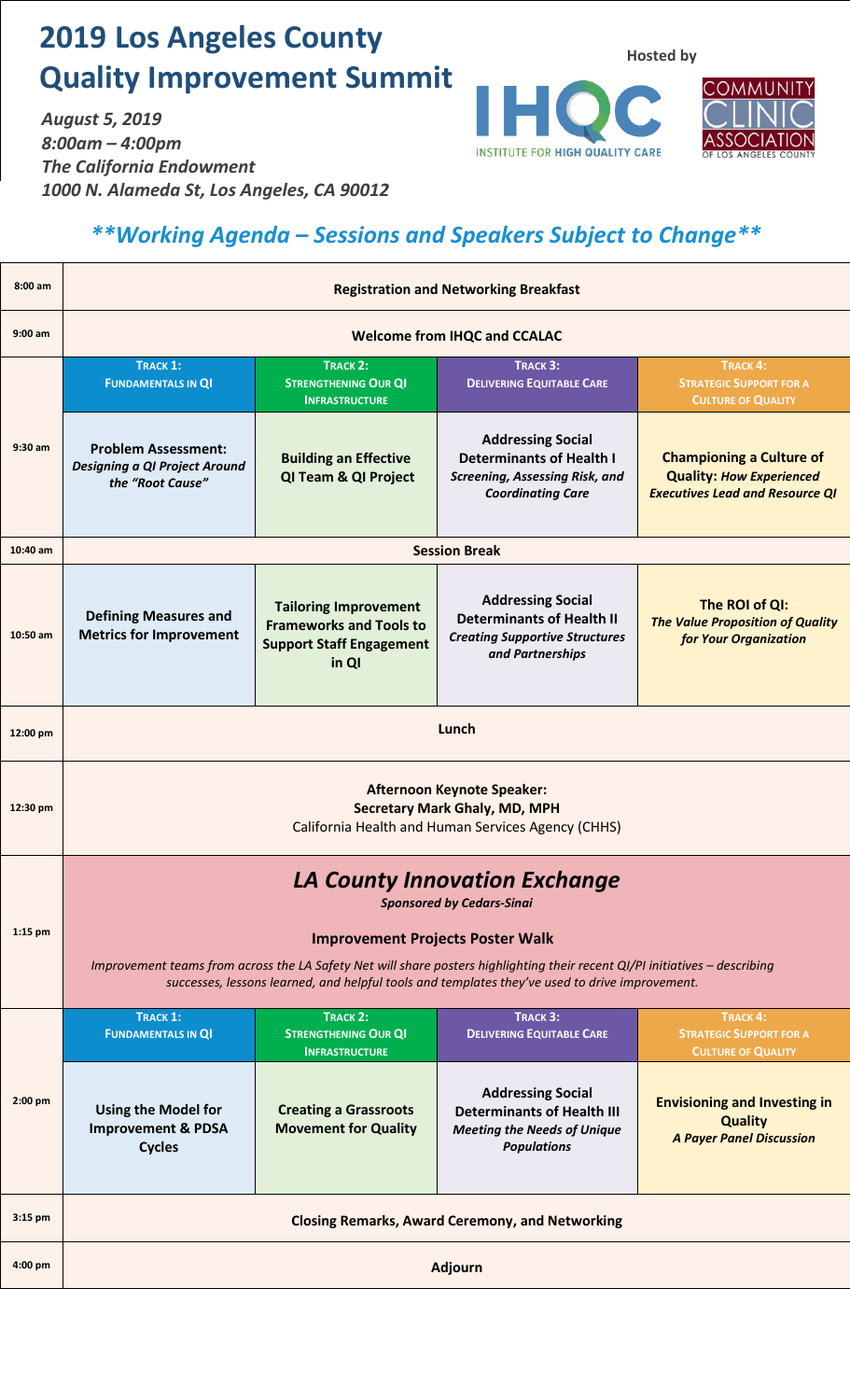## **Track 1: Fundamentals in Quality Improvement**

### WHO SHOULD PARTICIPATE IN THIS TRACK?

Anyone new to quality and process improvement and/or interested in a 1-day refresher on these fundamental tools and approaches. Past participants have come from many roles at a health center including providers, nurses, medical assistants, clinic managers, billing, quality, and board members.

**Please Note:** While attendees are welcome to float between tracks throughout the day, we encourage those interested in IHQC's Fundamentals in QI to attend all three sessions listed in Track 1 as they will be designing a small scale improvement project to test at their organization.

### **Session 1A: Problem Assessment: Defining a QI Project Around the Root Cause**

Taking on an improvement project may seem overwhelming and it can be hard to know how to begin. Using IHI's Model for Improvement framework, this session will introduce specific tools and strategies that will help participants understand their current systems and processes, identify and dig deeper into potential problems, and highlight areas of focus in future improvement efforts.

*Presenter: Kate Colwell, MD, Faculty Emeritus, Institute for High Quality Care*

#### **Session 1B: Defining Measures and Metrics for Improvement**

Once you have an idea of the problems you'd like to address in your clinic, you'll need to ensure that your improvement efforts make a valuable impact. Building upon the problem assessment break out, participants in this session will learn to measure for improvement by selecting meaningful measures and developing a data collection plan.

*Presenter: Teresa Hofer, MPH, PMP, CHES®, Institute for High Quality Care*

#### **Session 1C: Using the Model for Improvement & PDSA Cycles**

Change efforts often take time and involve many phases. This session aims to make change more manageable over the course of an improvement project, by highlighting techniques that will break down your changes and help you to test on a small-scale using a rapid-cycle Plan-Do-Study-Act model.

*Presenter: Kate Colwell, MD, Faculty Emeritus, Institute for High Quality Care*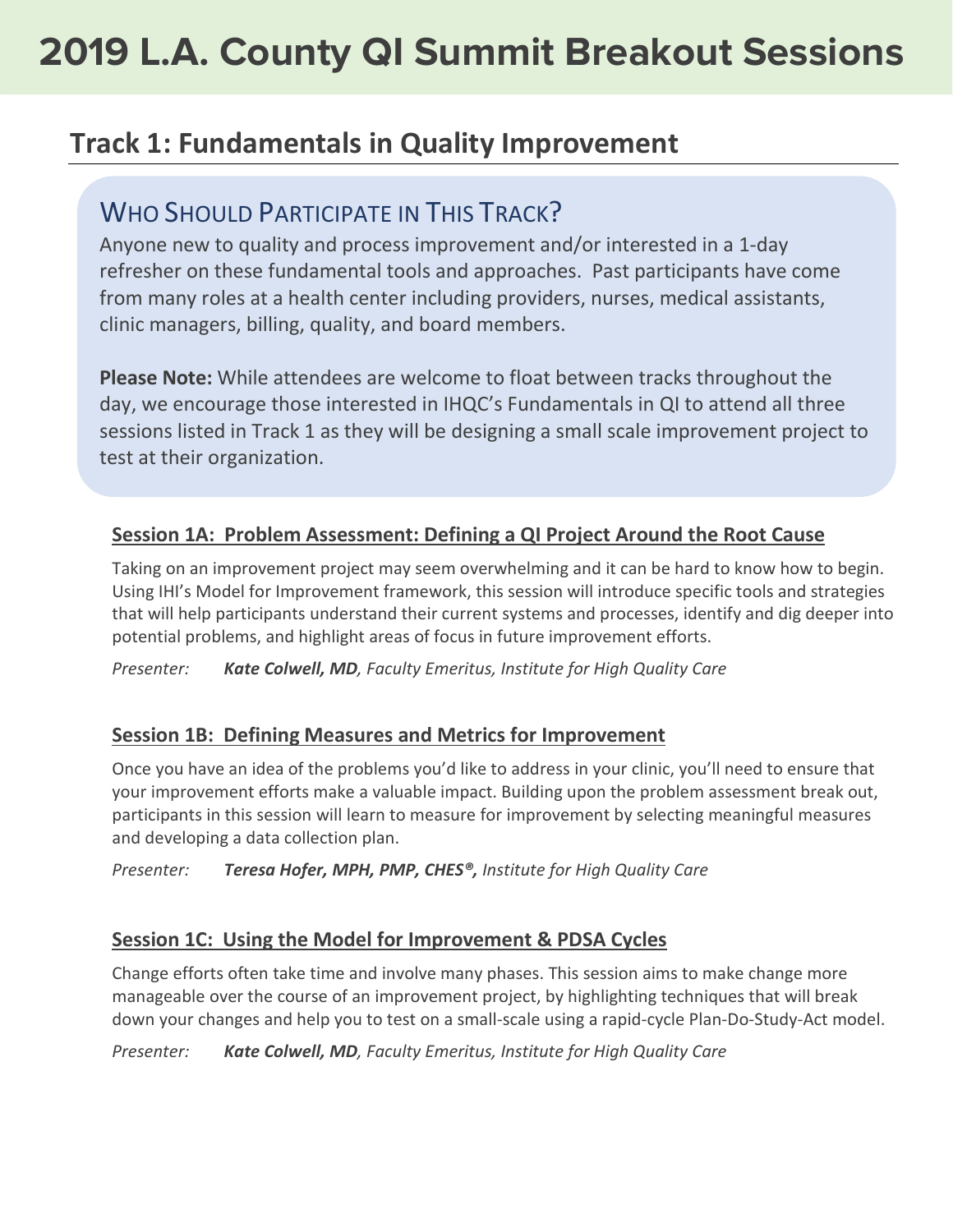## **Track 2: Strengthening Our QI Infrastructure**

### WHO SHOULD PARTICIPATE IN THIS TRACK?

This track is designed for individuals who find themselves participating on, or managing, improvement teams (e.g., quality managers, quality associates, nurses, clinic managers, team leads, frontline and mid-level managers).

### **Session 2A: Building an Effective QI Team and QI Project**

What does it take to build and foster effective QI teams within our resource-constrained environments? How do we get better at managing QI projects that produce real results, but do not devolve into "projectitis?" Seasoned QI leaders will share their successes, challenges and strategies in a lively, interactive session on how to position teams and QI initiatives for success while building a QIdriven culture.

| Presenter: | Wendy Jameson, MPP, MPH, Wendy Jameson Consulting            |
|------------|--------------------------------------------------------------|
| Panelist:  | Raymond Retirado, RN, Comprehensive Community Health Centers |

### **Session 2B: Tailoring Improvement Frameworks and Tools to Support Staff Engagement in QI**

Improvement work is challenging when staff don't have the tools and resources they need. But it can be even more difficult if you have staff using different frameworks, strategies, and approaches to guide this work. During this session we'll hear from improvement leaders about the frameworks their staff are using to guide their improvement efforts, the improvement tools and templates that their staff use regularly, and the strategies they leverage to build more consistency in how staff conduct improvement initiatives.

*Moderator: Chris Hunt, MPH, LSSBB, Institute for High Quality Care*

*Panelists: Wendy Jameson, MPP, MPH, Wendy Jameson Consulting; Meghan Powers, Venice Family Clinic; Sonia Shah, MHA, Lead Improvement Advisor, Performance Improvement Department, Kaiser Permanente Los Angeles Medical Center*

#### **Session 2C: Creating a Grassroots Movement for Quality**

Sustaining practice transformation, innovations, and culture change involves more than good project design, it requires intentional efforts to engage frontline staff. In this session, participants will explore strategies that can help build frontline staff interest in quality, empower staff to identify and pilot improvements, and build QI mindsets into the culture of the organization. Utilizing tools such as motivation, management, and communication, you will learn how to build a grassroots movement for quality.

*Presenter: Gayle Northrop, MBA, Northrop Nonprofit Consulting & Faculty at UCLA Anderson School of Management*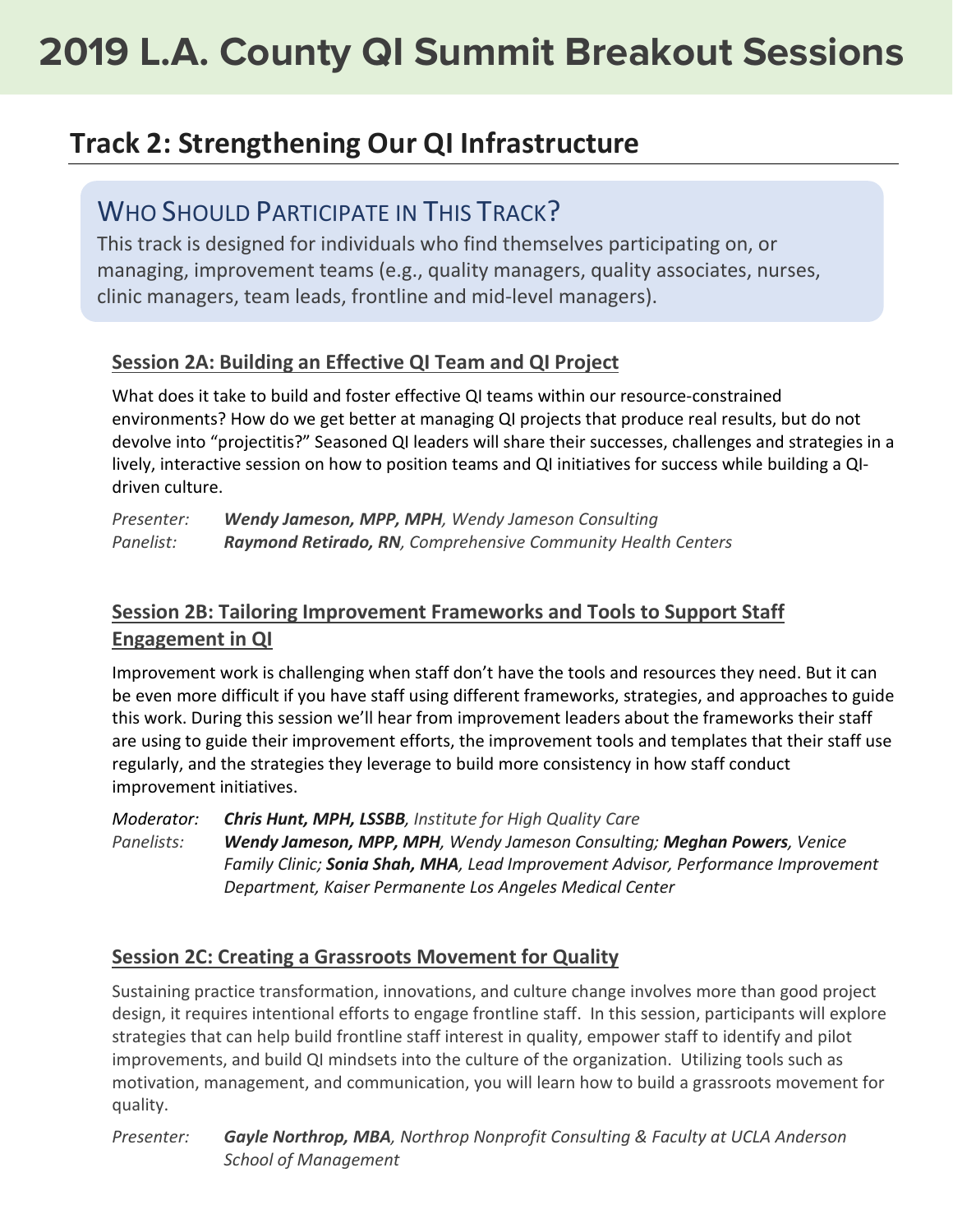## **Track 3: Delivering Equitable Care**

### WHO SHOULD PARTICIPATE IN THIS TRACK?

Those engaged in assessing, screening, and coordinating care for needs relating to social determinants of health (SDoH) are encouraged to consider this track.

### **Session 3A: Addressing Social Determinants of Health I: Screening, Assessing Risk, and Coordinating Care**

As the field broadens its lens to consider the whole patient, health care organizations are increasingly looking to assess and address SDoH. Most organizations are still quite early in their journey. This panel will explore key considerations in selecting and implementing screening tools and processes for these factors, and will highlight the experience of one community clinic and the Los Angeles Department of Health Services. Participants will also be asked to examine their own approaches to screening and ideas for addressing barriers to implementation. *Moderator: Sarine Pogosyan, MBA, Community Clinic Association of Los Angeles County Panelists: Jessica King, MPH, RDN, Debra Rosen, RN, MPH, Northeast Valley Health Corporation; Charmaine Dorsey, MSW, LCSW, Los Angeles County Department of Health Services*

### **Session 3B: Addressing Social Determinants of Health II: Creating Supportive Structures and Partnerships**

Once SDoH-related issues have been identified, how can organizations structure their approach to complex care? This session will explore the design and planning process, including the team structure and workflows necessary to coordinate services addressing patients' non-medical needs. Panelists will offer perspective from AltaMed's new Institute for Health Equity and learn about a successful partnership between JWCH Institute and the Downtown Women's Center.

*Moderator: Matt Moyer, MPH, Community Clinic Association of Los Angeles County Panelists: Jill Lubin, JWCH Institute; Jennifer Parratt, MPH, AltaMed Institute for Health Equity; Amy Turk, LCSW, Downtown Women's Center*

### **Session 3C: Tailoring How We Provide Services to Meet the Unique Needs of Our Patients**

By incorporating SDoH considerations, organizations seek to improve health equity by addressing both medical and non-medical needs of different populations. In this session, panelists from three organizations that have rich histories with specific constituencies will share their approaches to tailoring the services they provide. The session will consider the unique needs of LGBTQ patients, patients with disabilities, and patients experiencing homelessness. *Moderator: Lauren Philp, MSHI, Community Clinic Association of Los Angeles County Panelists: Meghan Delehanty, RN, Gabriel Lopez, Los Angeles LGBT Center; Catherine Parsekian, Taylor Rapson, MPH, Jesse Wu, RN, Los Angeles Christian Health Center; Michelle Catanzarite, MD, CMO, The Achievable Foundation*